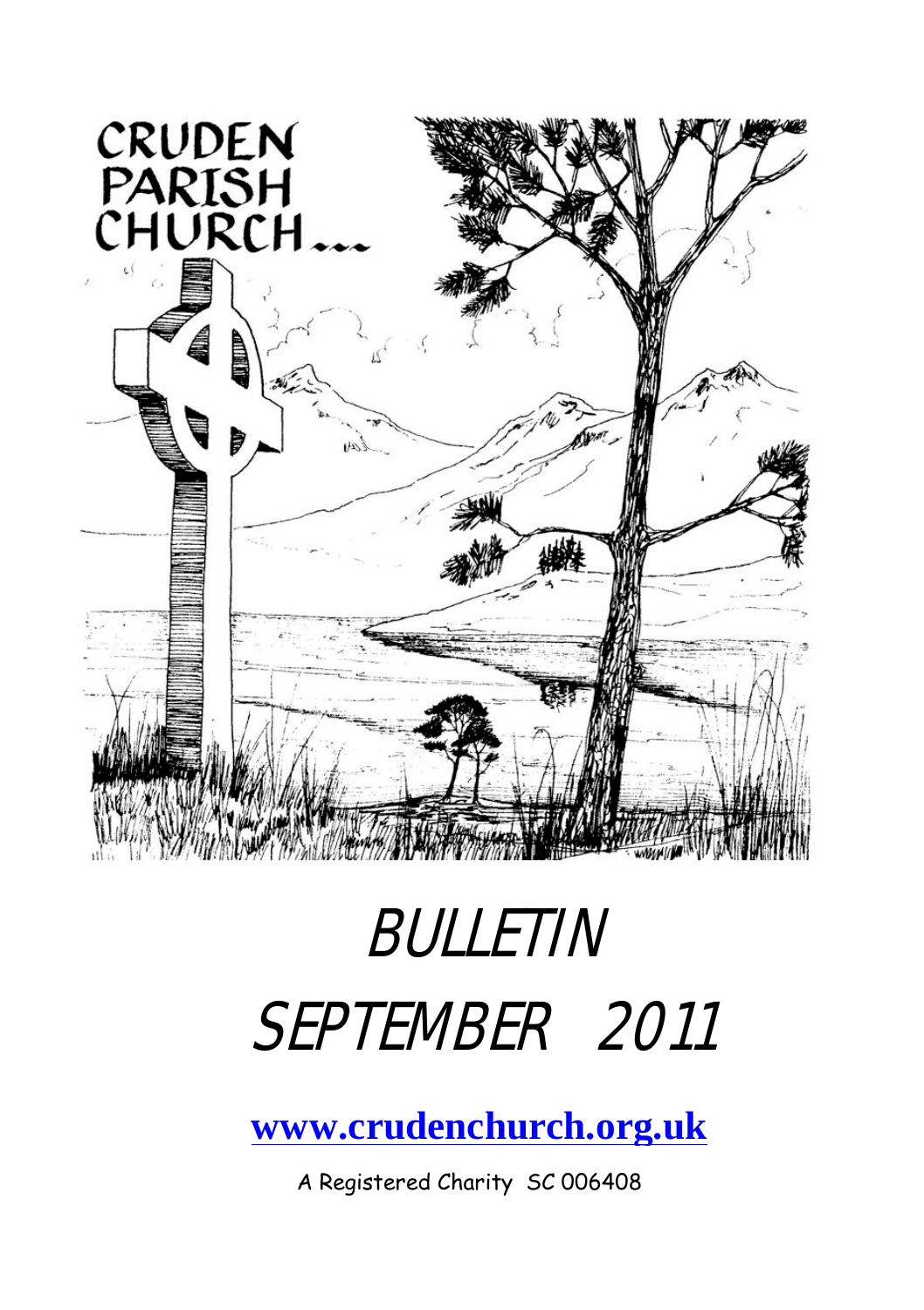# **DIARY DATES**

# **SEPTEMBER 2011**

### EACH WEEK

Sundays 10.00 am Children's Sunday Club in the Old Church & Stables

| Sunday 4th     | $\sim$ :       | <b>MORNING SERVICE</b>                                       | $10.00$ am                               | Church                         |
|----------------|----------------|--------------------------------------------------------------|------------------------------------------|--------------------------------|
| Wednesday 7th: |                | Coffee and Chat                                              | $10.30 \text{ am}$                       | Old Hall                       |
| Wednesday 7th: |                | <b>Choir Practice</b>                                        | $7.30 \text{ pm}$                        | Old Hall                       |
| Sunday 11th    |                | <b>MORNING SERVICE</b>                                       | $10.00 \text{ am}$                       | Church                         |
| Monday 12th    | $\sim$ 1       | Watch and Talk Group                                         | $7.30 \text{ pm}$                        | Burnview, Main St., Cruden Bay |
| Sunday 18th    |                | <b>MORNING SERVICE</b><br>Cruden Churches Walk               | $10.00 \text{ am}$<br>$11.30 \text{ am}$ | Church<br>River Dee            |
| Sunday 25th    | $\ddot{\cdot}$ | <b>MORNING SERVICE</b><br><b>SACRAMENT OF HOLY COMMUNION</b> | 10.00a                                   | Church                         |
| Monday 26th    | $\cdot$ :      | Guild                                                        | $7.30 \text{ pm}$                        | Old Hall                       |

### CRUDEN GUILD

The Guild begin their new session on 26 September at 7.30 pm in the Old Church Hall when our speaker for the evening will be the Rev Dr Abi Ngunga, St Andrew's, Peterhead. Former and new members will be made most welcome.



The Boys' Brigade Company (Anchor Boys and Junior Section) begins its new session in Cruden Bay School on 7 September. Further details are available from Colin Skinner (812402).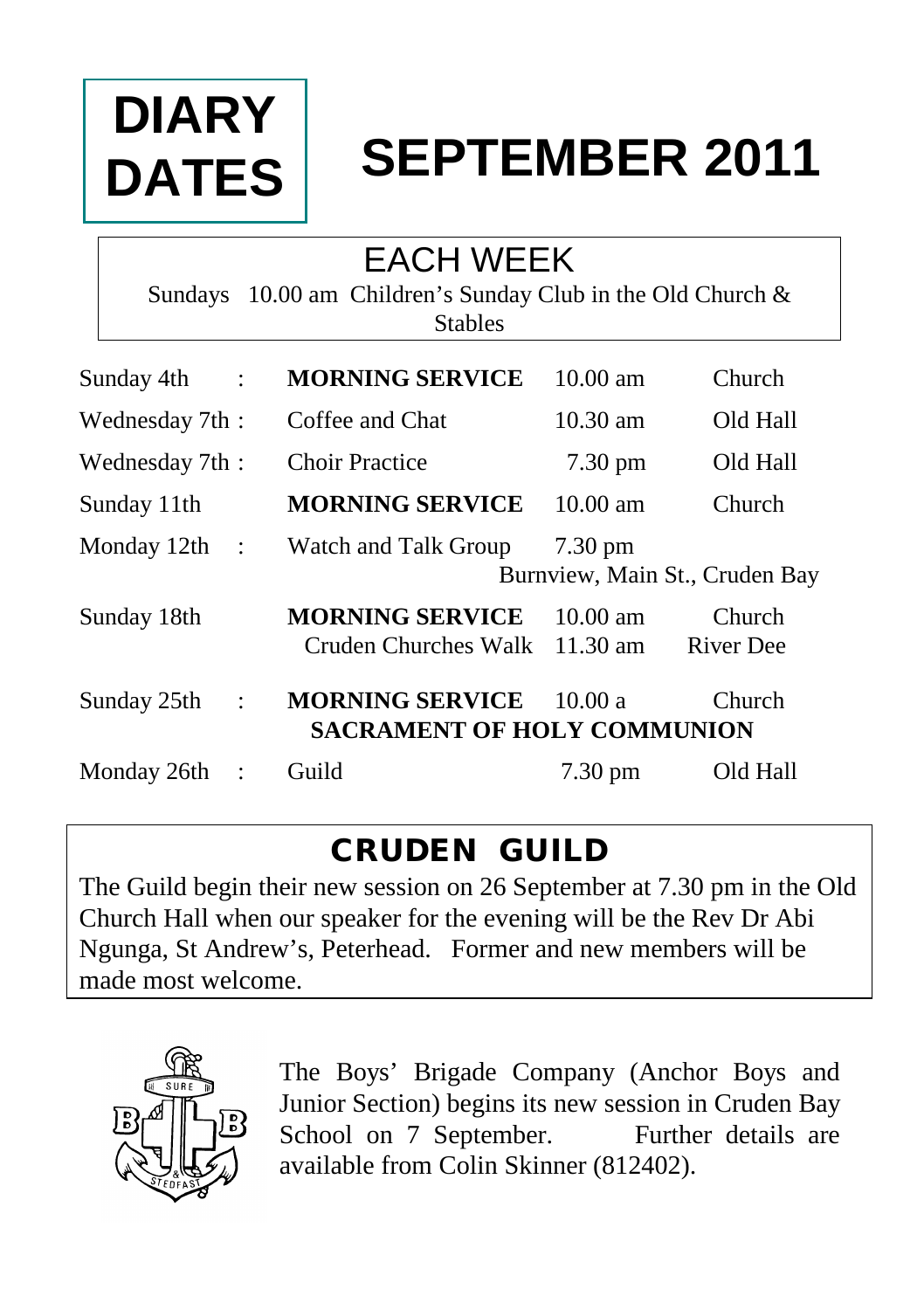## **PARISH REGISTER**

\*denotes Cruden Parish Church member

#### **DEATHS**

\*Mrs Annabella Kennedy, Sunnybank Care Home, Cruden Bay. \*Mrs Jessie Summers, 1 Bridgend Crescent, Hatton. \*Mrs Joan Adamson, 12 Hatton Farms Gardens, Hatton Miss Janette Jolly, Aberdeen. Mr Russell Smith, Bilbo Farm, Cruden Bay.

#### **WEDDINGS**

#### **28 May**

Martin Donald and Nicola Low, 8 Craighall Lodge, Ellon. **9 July**

> Neil Watson, Suttie, Kintore, Inverurie and Sandra Mackay, Nether Kinmundy Farm, Longside.

#### **BAPTISMS**

Andrew Norrie, Hinmaist, Auchenten, Hatton. Alistair Karl, 16 Claymore Gardens, Boddam



HOLY 25 September **COMMUNION COMMUNION** 

**Duty Elders** Annette Garden, Betty May, Beatrice Fawkes, Sandy Smith, Jim MacDonald, Judith Taylor, John Lamb, Irene Will, Joyce Willox, Betty Forrester

THE NEXT ISSUE OF THE BULLETIN WILL COME OUT ON **25 SEPTEMBER**. Copy for inclusion to be handed in to the Manse as soon as possible.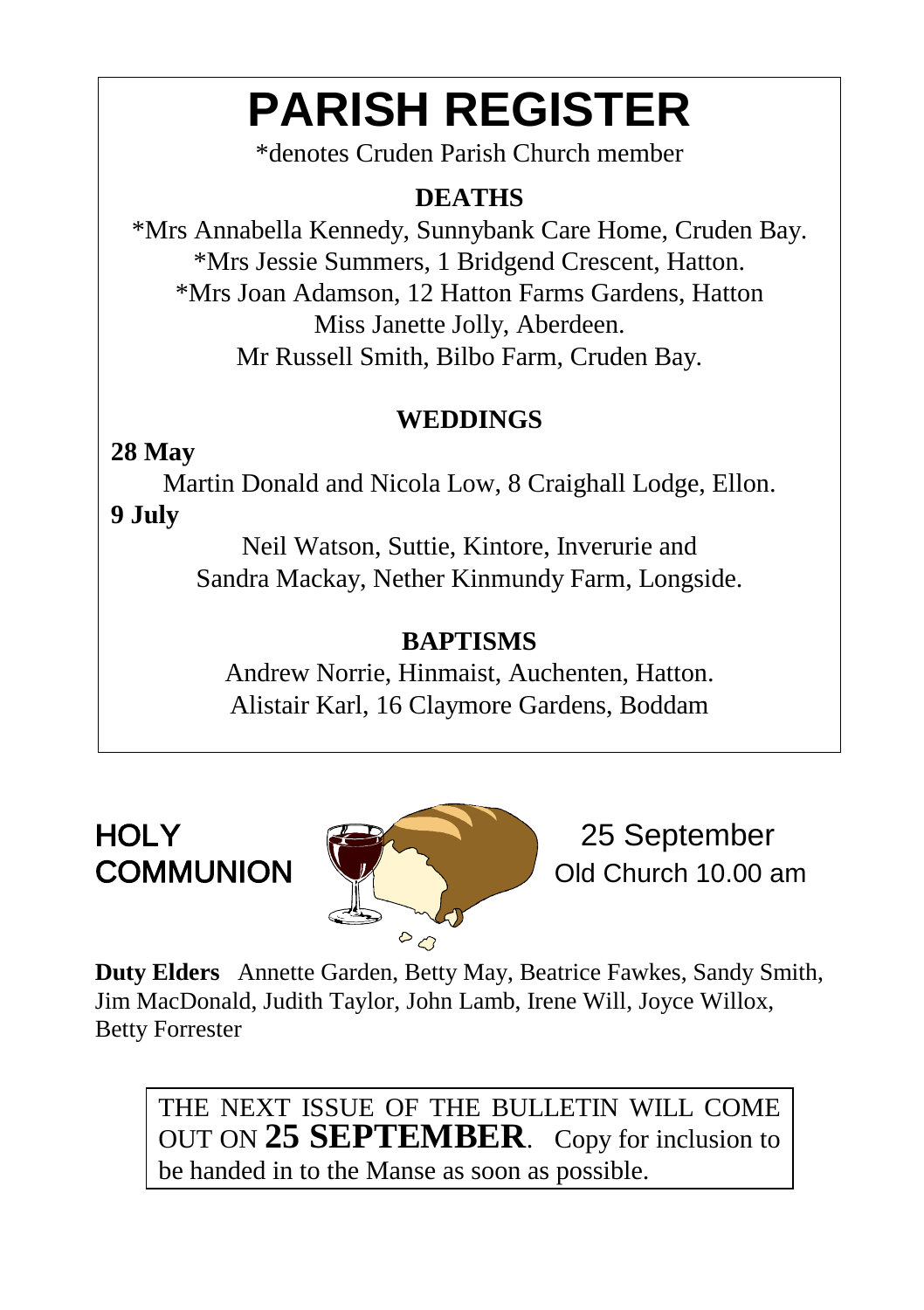### SUNDAY MORNING DUTIES 10 am

| <b>Date</b> | <b>Door</b>                                 | <b>Flowers</b>         | <b>Teas</b>                                 | <b>Junior Church</b>                                                        |
|-------------|---------------------------------------------|------------------------|---------------------------------------------|-----------------------------------------------------------------------------|
| 4 Sept      | Liz Carnie<br>Kate Clark                    | <b>Elizabeth Bruce</b> | Doreen Buchan<br>Dorothy Cruickshank        | Katherine Hyman<br>Maureen Reid<br>Colin Skinner<br>Charlie Lamb            |
| 11 Sept     | <b>Beatrice Fawkes</b><br><b>Kate Clark</b> | Anne McNaughton        | Liz Carnie<br>Rosemary Reid                 | Karla Buswell<br><b>Brenda Cadger</b><br><b>Helen Smith</b><br>Charlie Lamb |
| 18 Sept     | Kathleen Craig<br>Peter Slamaker            | Pat Donaldson          | <b>Alison Neilson</b><br>Iris Durno         | Katherine Hyman<br>Maureen Reid<br>Colin Skinner<br>Charlie Lamb            |
| 25 Sept     | Kathleen Craig<br>Peter Slamaker            | Marilyn Samways        | <b>Betty Morris</b><br>Lewis McKechnie      | Karla Buswell<br><b>Brenda Cadger</b><br><b>Helen Smith</b><br>Charlie Lamb |
| 2 Oct       | Dorothy Cruickshank<br>John Lamb            | Rosemary Reid          | Wilma Moir<br>Fiona Stephen                 | Katherine Hyman<br>Maureen Reid<br>Colin Skinner<br>Charlie Lamb            |
| 9 Oct       | Dorothy Cruickshank<br>John Lamb            | Joyce Willox           | Margaret Adams<br>Anne Cadey                | <b>Harvest</b><br><b>Thanksgiving</b>                                       |
| 16 Oct      | <b>Betty May</b><br><b>Betty Forrester</b>  | <b>Betty Forrester</b> | <b>Beatrice Fawkes</b><br>Margaret Jamieson | No Junior Church                                                            |
| $23$ Oct    | <b>Betty May</b><br><b>Betty Forrester</b>  | Marina Bruce           | <b>Marilyn Samways</b><br>Norma Forman      | No Junior Church                                                            |
| 30 Oct      | Marilyn Samways<br><b>Robert Petticrew</b>  | Norma Forman           | <b>Betty Forrester</b><br>Jessie MacDonald  | Karla Buswell<br><b>Brenda Cadger</b><br><b>Helen Smith</b><br>Charlie Lamb |

#### **THE HYMNBOOK TO BE USED FOR ALL OF SEPTEMBER WILL BE MISSION PRAISE**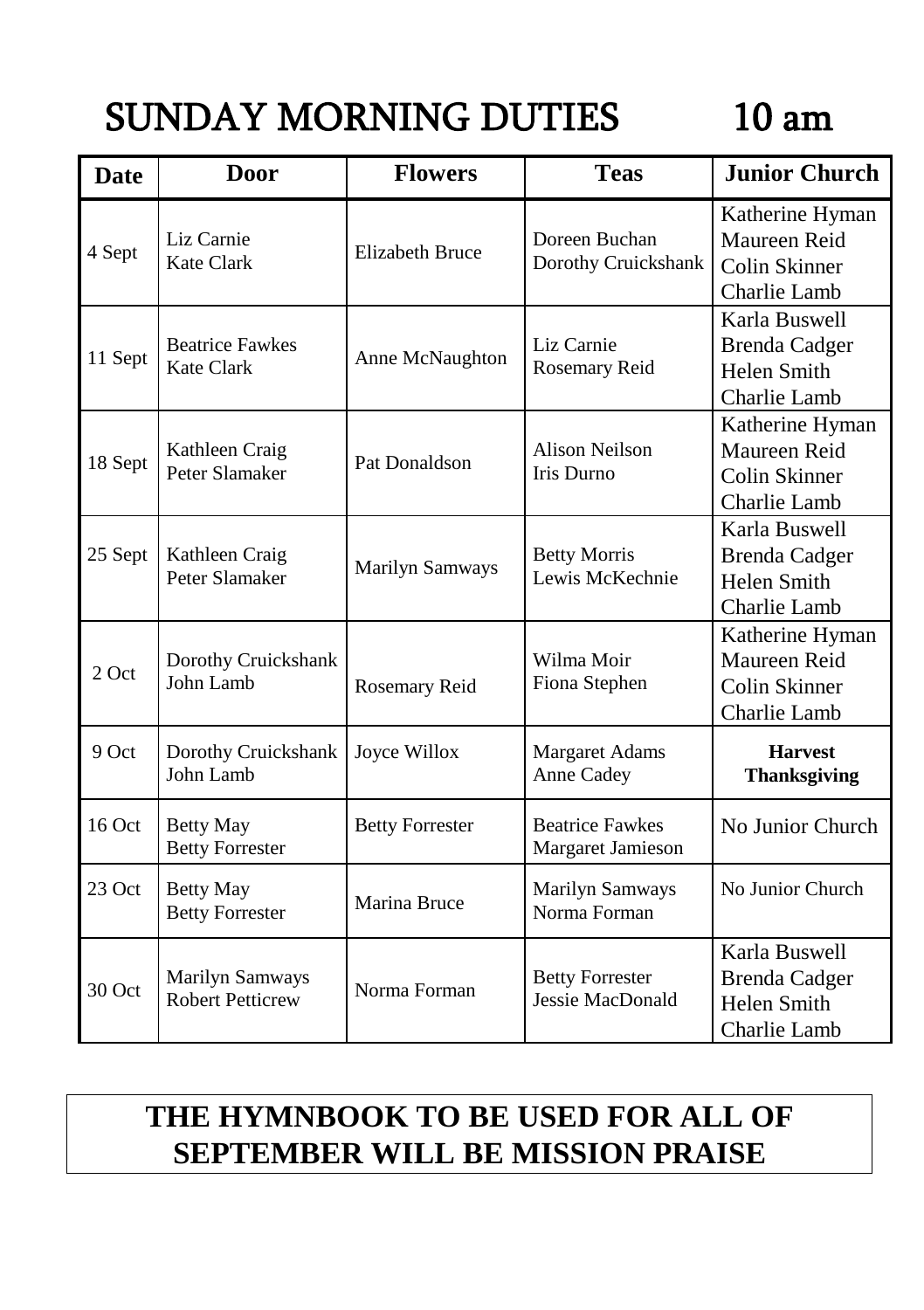### FROM THE MINISTER 22 August 2011

Dear Friends

#### **A FRIENDLY CHURCH**

I was delighted at a recent Session Committee meeting when an elder reported on how some visitors had found Cruden Church people to be so friendly. I often speak of our church as being a friendly church and am grateful to all who help us achieve this reputation. However, the Committee were quick to realise this is something we should not be complacent about and we should strive to do even better. Whether it be in the church before or after a service, or over a cup of tea in the hall, I hope no one will be left on their own but will be engaged in conversation and made to feel welcome.

#### **PILGRIMAGE**

A previous Bulletin had spoken about the possibility of organising a pilgrimage to the Holy Land or, in the footsteps of St Paul, to Turkey. More interest has been shown in the latter so I am proposing to lead pilgrimage towards the end of September 2012. It would cost about £1,500 and as well as visiting the Seven Churches of Asia, time would be spent in Istanbul, including a cruise on the Bosphorus. The tour would finish with four nights in a seafront hotel on the Aegean coast from which we would visit a number of sites including Ephesus. A detailed leaflet will be prepared and I will let you know when it becomes available. Please let me know if you are interested in going.

#### **WEST HIGHLAND WAY**

You will find in the centre of this issue an update on the position with regard to the property project of replacing the church windows. As you will already know, Alison and I have offered to walk the West Highland Way starting on 26 September. We are hoping to do it in 6 days. Elders have sponsor forms and I do hope that you will sponsor us. If you have difficulty in adding your name to a sponsor form, please give me a ring.

You supported us well on our sponsored day hike through the Larigh Ghru from Coylumbridge to Linn of Dee in 2001 in aid of the Old Church renovation. This time round, I am sure as we get to our 19th mile on the first day, feeling a little depressed at the thought of the 5 more days still to go and are wondering why on earth we said we would do it, we shall be encouraged, motivated and uplifted by the thought of how much we are helping to raise, thanks to your generosity..

Your friend and minister

Rodges Nailso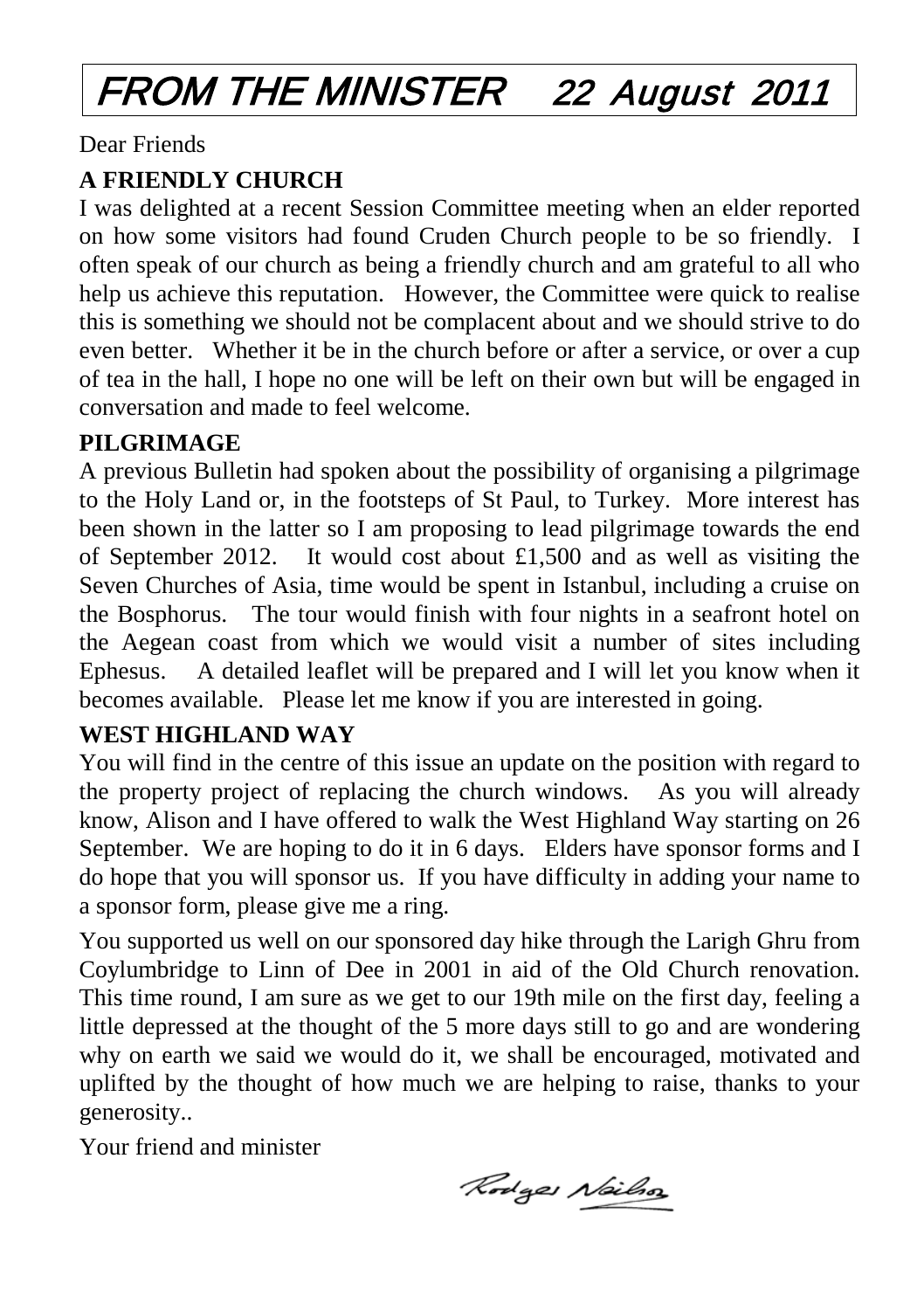

### SEPTEMBER'S ISSUE

**Into Injury Time**… Former Life and Work editor R D Kernohan reflects on the church of today.

**A Remarkable Life** The Rev David Levison tells the story of his father, Leon, a Palestinian rabbi's son, who was banished from his homeland after embracing Christianity.

**The Big Question** Who was the most influential person on your faith as a teenager?

*If you would like to read Life & Work, the magazine of the Church of Scotland,* 

*contact Isobel Young on 812360*

#### **CRUDEN CHURCH CHOIR**

The next practice will take place on Wednesday 7 September at 7.30 pm in the Old Church Hall. The Diary Dates page will indicate when future practices will take place . The Choir would be delighted if anyone wanted to join them to practice the hymns for Sunday and some of the special anthems that occasionally enhance our worship.

**CHRISTIAN AID The final figure sent to Christian Aid after Christian Aid Week was an excellent £3,780.50. Well done the people of Cruden!**

### Bulletin Back Issues Wanted

It has come to our attention that the Library Service hold copies of our Bulletin and are keen to catch up on some missing copies. If you have

*All of 2006, September to December 2005, January and April 2004, March, April, June, September, November, December 2003, January to March 2001, September and December 2000, May 1998, May 1997, September and October 1989*

and are willing to part with them, please hand them to the minister for passing on to the Library.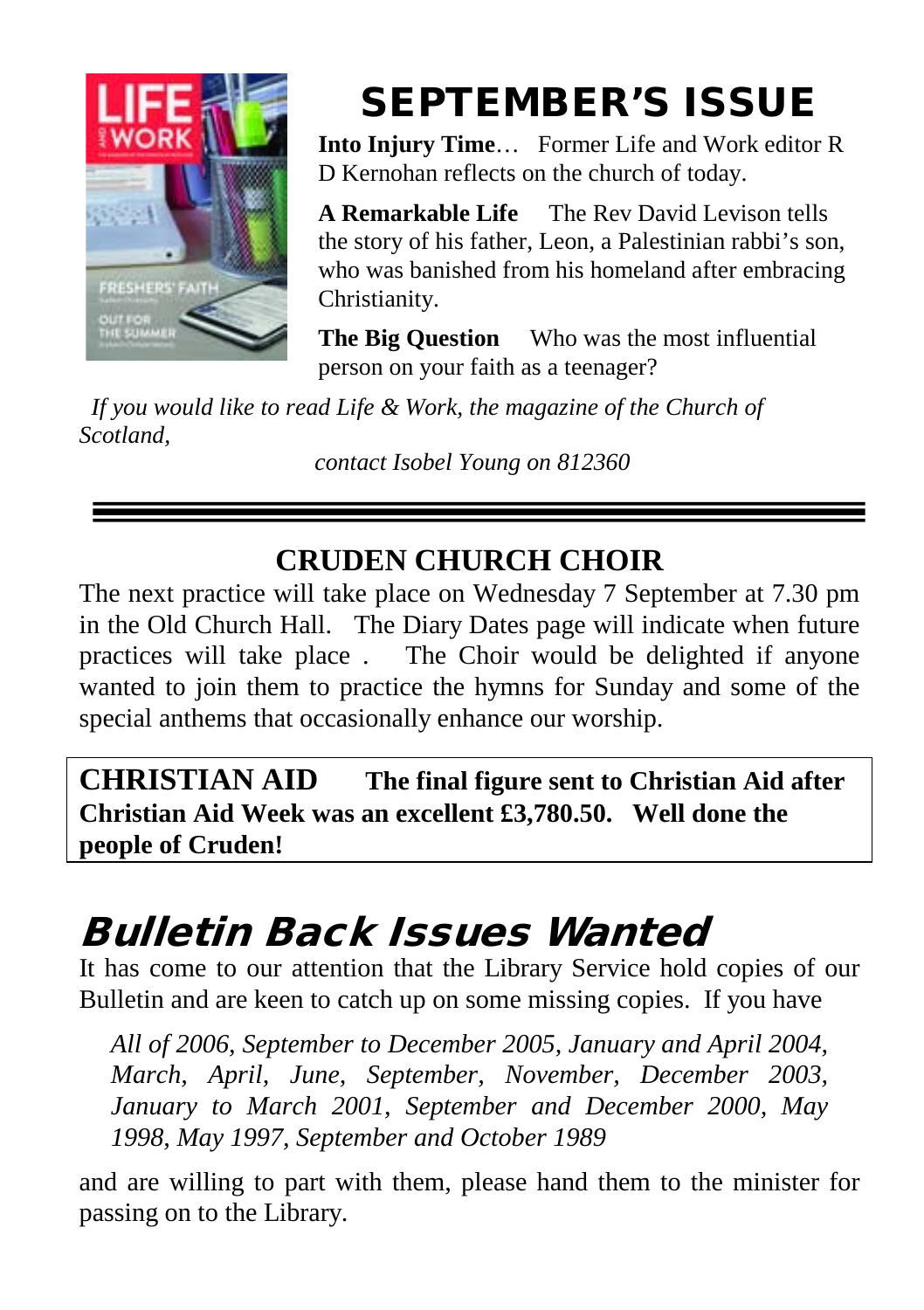# WATCH AND TALK group

The first meeting of the Watch and Talk Group for the new session will be on Monday 12 September at 7.30 pm and once again Marilyn Samways has kindly agreed to host it at 3 Main Street, Cruden Bay. We have a number of DVD's to view and discuss, with subjects ranging from "Fix My Family" to "The Bible's Buried Secrets". All former members, and any one else who may be interested, can be assured of a very warm welcome.

*Annette Garden*

News from Malawi *There has been unrest in Malawi over the political and economic situation. It has focused in Blantyre city and people's lives in some churches have been made a lot more difficult. The people of Malawi and the people in Blantyre Presbytery need our prayers.*

#### **'Reaping a Harvest from a Salty Land' Christian Aid Harvest Roadshow Tour**

Find out more about the work of Christian Aid at a roadshow event near you. Christian Aid has a vision: an end to poverty. If you share our vision, we urge you to join us in making our vision a reality.

At our roadshows you will be able to meet staff and one of our partners from Bangladesh . We'll help you to find out more about the issues that cause poverty and get involved with our latest campaigns. You'll discover how prayer and fundraising, volunteering and campaigning with Christian Aid can help to end poverty, as well as getting a chance to learn more about the Harvest theme and partner stories.

Contact the Glasgow office to book your places at any of the autumn roadshows on 0141 221 7475 or glasgow@christian-aid.org

**Fraserburgh – Saturday 10th September 7-9pm Fraserburgh URC, Mid Street, Fraserburgh AB43 9AJ**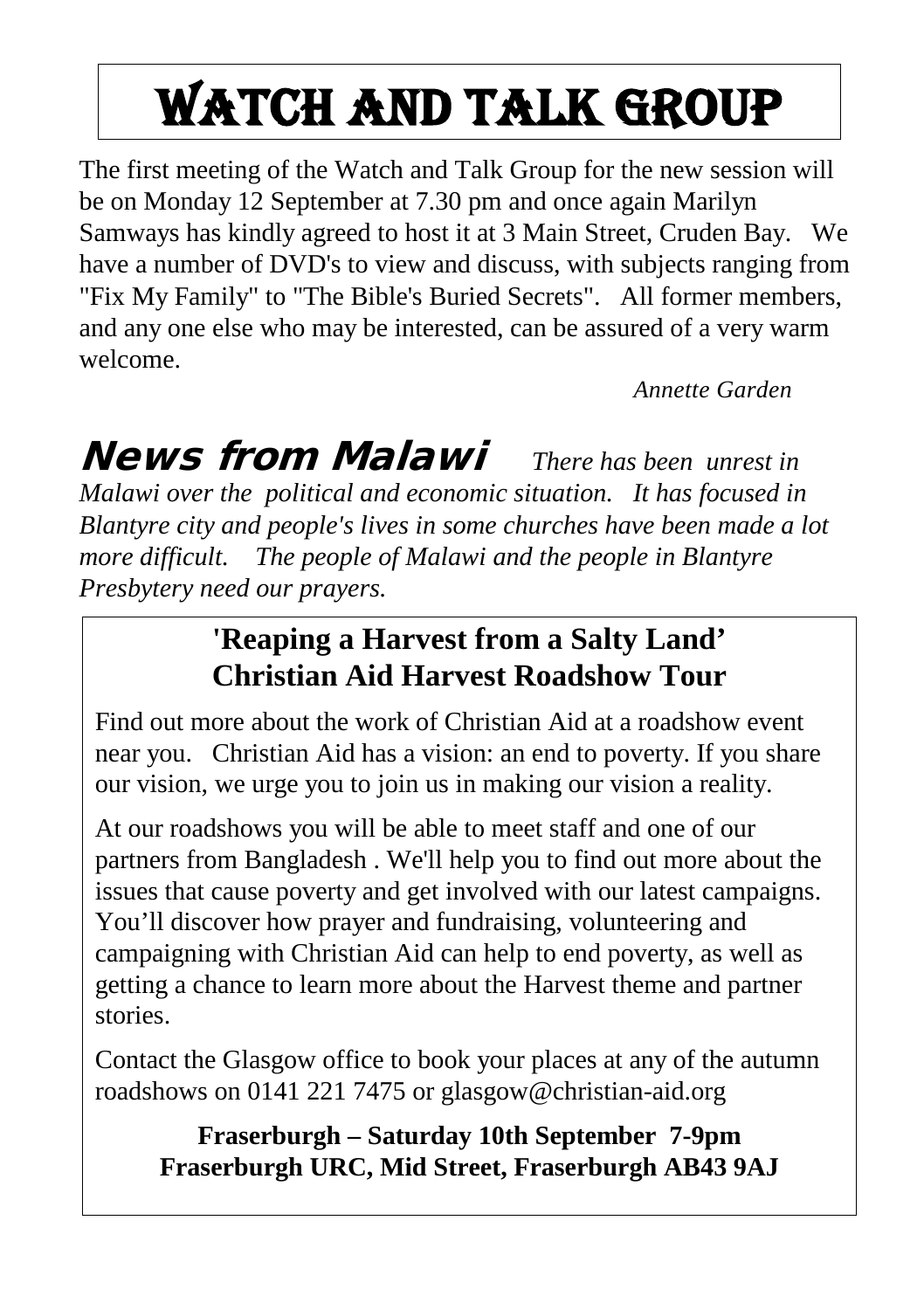### Cruden CHURCHes WALKing group 17 July - ST combs to FRASERBURGH

Our group of eight set off from The Tufted Duck straight onto the beach where Amber joyfully raced into the sea to retrieve whatever was thrown to her. A grey seal bobbing about offshore was totally oblivious of her. A rocky section with underlying foul-smelling seaweed drove us up the bank and onto the links path and it was only then that we realised the path was our designated route.

From the shoreline of the twin villages of Inverrallochy and Cairnbulg we had a clear view of the trawl wreck lodged on rocks five years after it grounded. The local community have resisted proposals to remove it given that it has become an unusual tourist attraction.

While Robert shuttled part of the group to Philorth the remainder had a chance to explore the lovely Cairnbulg harbour used predominantly now by pleasure craft. Regrouped again at the nature reserve, we sped along the beach to Fraserburgh where families were taking full advantage of the beautiful sunshine and aspiring young surfers were testing their board skills on the rolling waves. While Robert transported the drivers back to St. Combs, we popped into the beach cafe for a cup of tea. On his return we advised him against following us in and he was happy to settle for delicious ice cream from Bicocchi's in Charlotte Street.

Our next walks are on 20 August from Glen Clovn to Glen Prosen and on 18 September from Aberdeen to Cults and back.

*Margaret Wisely*

### CHRISTMAS SHOEBOX APPEAL

Can you help us brighten some ones Christmas? Please read the enclosed leaflet, look out a shoebox and take time to do some shopping. The leaflet gives details of things you can include. Parcels can be left with Rosemary Reid, 11 Manse Rd Hatton (up to 20 October) or brought to the church.

### **Closing date for parcels 31/10/2010** Do you hate covering the box?

Junior Church members are willing to make covered boxes available for a small donation. Any spare boxes and Christmas paper would be very welcome.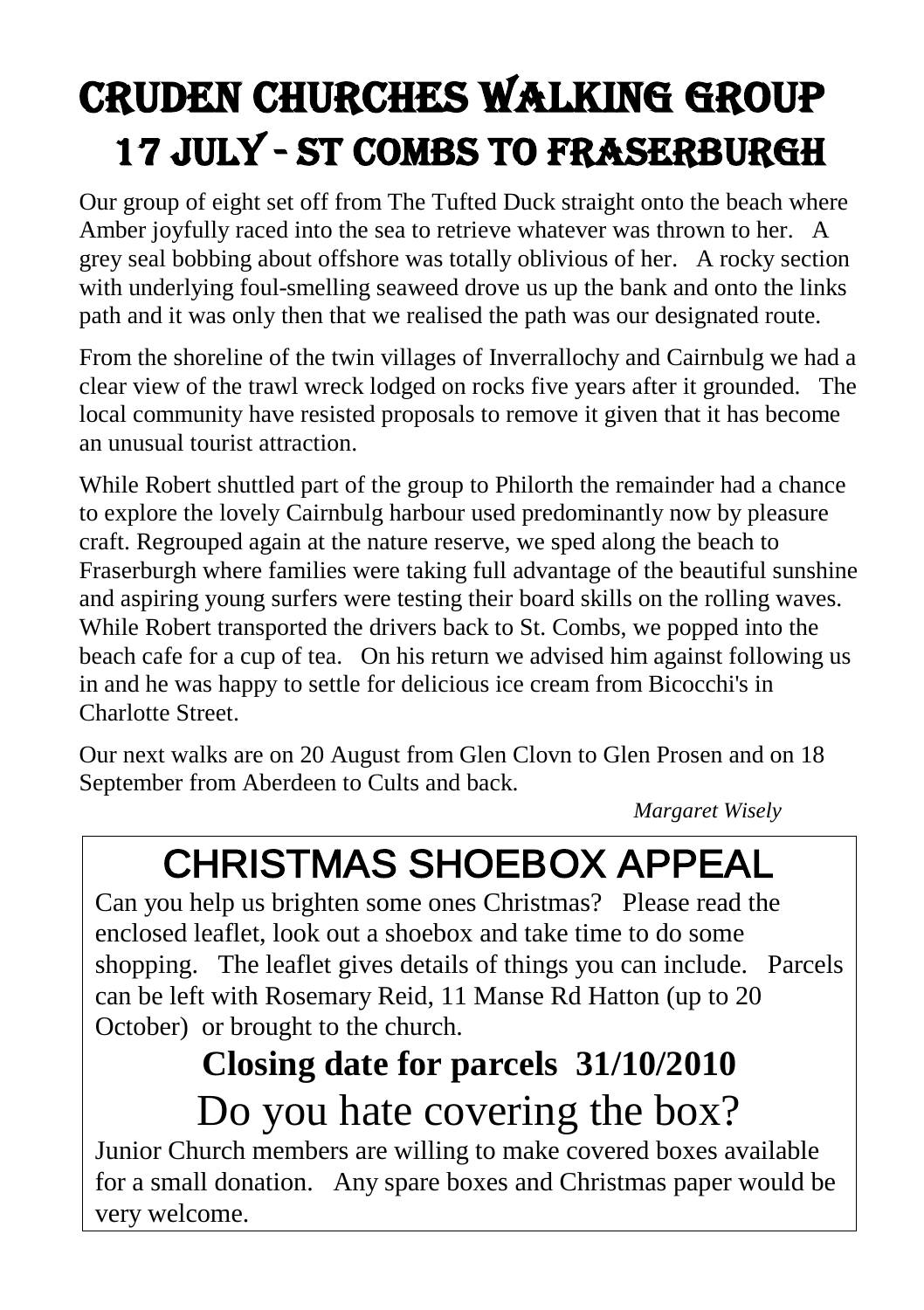

to **Mrs Ann Stewart, Crimond Nursing Home,** who will be celebrating her 90th Birthday this month.

to **Mr & Mrs Alan Buchan, Stratherroll**, **Nethermill, Cruden Bay,** who will be celebrating their Ruby Wedding this month.

The minister would welcome, in writing please, any news for this feature in the Bulletin. He feels that it should not simply be a list of anniversaries and birthdays.

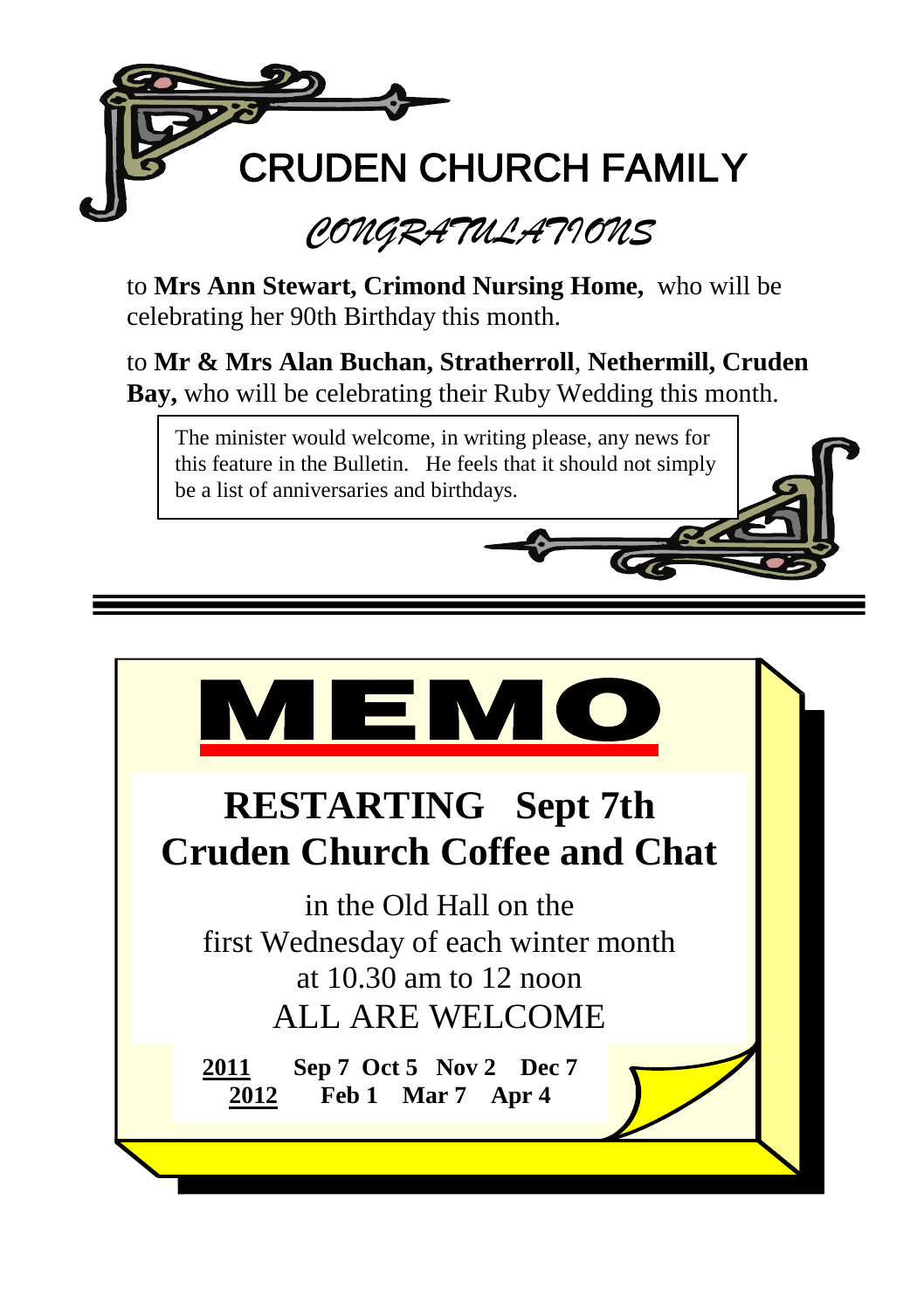### CRUDEN CHURCH WINDOWS

The last issue of the Bulletin at the end of May indicated that we had just heard from both the General Trustees and Scottish Churches Architectural Heritage Trust that they are unwilling to approve grants at this stage. Both recommended that we appoint a conservation architect to produce a phased scheme of repairs to be completed as funds are available.

As a result of this failure to obtain the hoped for grants, the minister took advantage when in Edinburgh in June to meet with an official of the General Trustees. This proved to be very useful for with their help we engaged an architect, Ms Rosalind Taylor, who is very familiar with churches. After visiting the church, she has certainly helped us make progress and, on her recommendation, we are asking for planning permission to install double glazed windows. The frustrating thing is this was where we thought we were four months ago but now we have the backing of an accredited conservation architect making it much more likely that grants will be available. The window design is slightly simpler to what we thought would be required to get Listed Building Consent and so this will hopefully reduce the cost.

The intention is that once permission is received from Aberdeenshire Council we shall immediately replace the two temporary windows with the new double glazed units. This will be paid for half out of currents funds and half from the remaining part of the General Trustee grant to help us deal with the east wall wet rot.

That having been done hopefully before winter, we shall then focus on our own fundraising and on applying for grants to help us make a start with the other windows.

### CRUDEN CHURCH TOWER

However, the need for money increases. The finial at the very top of the east gallery stairwell tower was leaning at an increasingly worrying angle and months ago we realised we would need to deal with this and a contractor was engaged. When he eventually got round to putting up the needed scaffolding to remove the finial, he was able to take a closer look at the tower roof and discovered the woodwork was rotten. So the cost of sorting out this tower roof has increased to an amount not yet known. It is hope that this will be dealt with very promptly and the architect is again helping us negotiate what is needed with the Council with respect to Listed Building Consent as far as it is needed for the necessary repairs to the Tower.